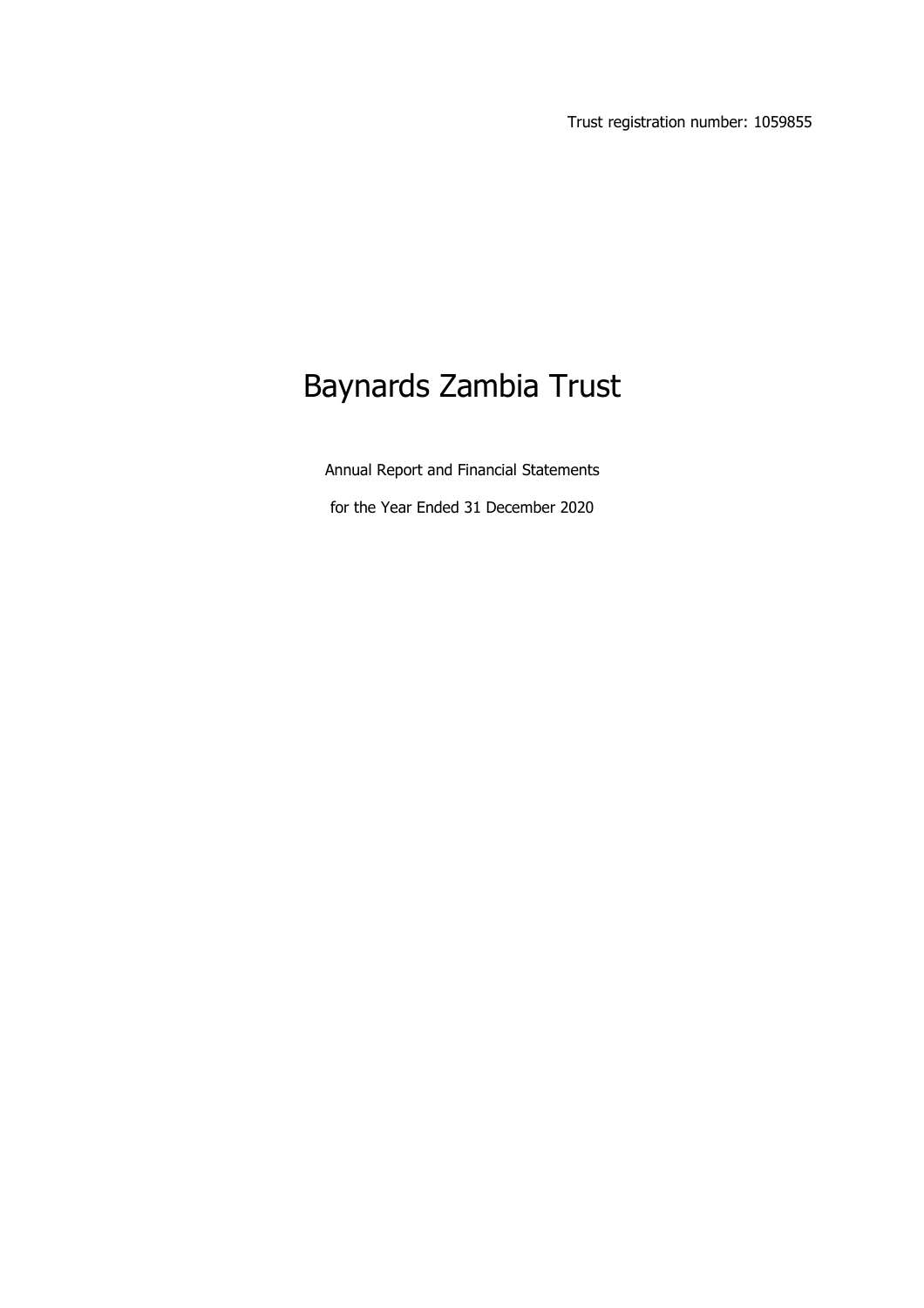# **Contents**

| Reference and Administrative Details     |          |
|------------------------------------------|----------|
| Trustees' Report                         | $2$ to 5 |
| Statement of Responsibilities            | 6        |
| Independent Examiner's Report            | 7        |
| <b>Statement of Financial Activities</b> | 8 to 9   |
| <b>Balance Sheet</b>                     | 10       |
| Notes to the Financial Statements        | 11 to 16 |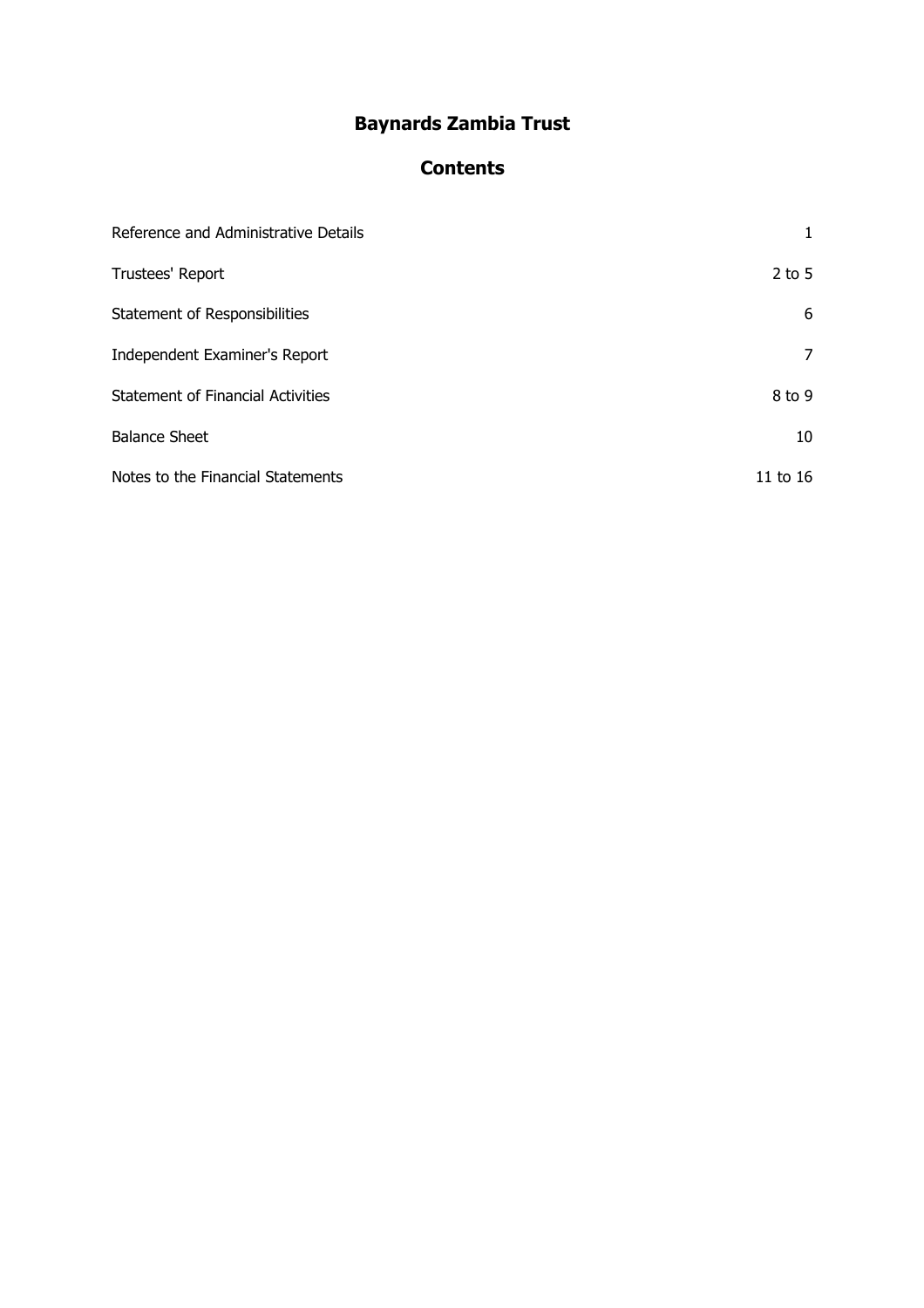# **Reference and Administrative Details**

| <b>Trustees</b>                  | Patricia Napier, Chairman                                                                                                                      |  |  |  |
|----------------------------------|------------------------------------------------------------------------------------------------------------------------------------------------|--|--|--|
|                                  | William Dick, Treasurer                                                                                                                        |  |  |  |
|                                  | Nicola Bishop                                                                                                                                  |  |  |  |
|                                  | Sarah Brunwin                                                                                                                                  |  |  |  |
|                                  | Perdita Hunt                                                                                                                                   |  |  |  |
|                                  | Robert Napier                                                                                                                                  |  |  |  |
|                                  | <b>Francis Sullivan</b>                                                                                                                        |  |  |  |
|                                  | Jocelyn McDermid                                                                                                                               |  |  |  |
| <b>Principal Office</b>          | Baynards Manor<br>Rudgwick<br><b>West Sussex</b><br><b>RH12 3AD</b>                                                                            |  |  |  |
| <b>Trust Registration Number</b> | 1059855                                                                                                                                        |  |  |  |
| <b>Independent examiner</b>      | Tracy Borland F.C.C.A., CIPFA (Affil)<br>Morris & Young<br><b>Chartered Accountants</b><br>6 Atholl Crescent<br><b>PERTH</b><br><b>PH1 5JN</b> |  |  |  |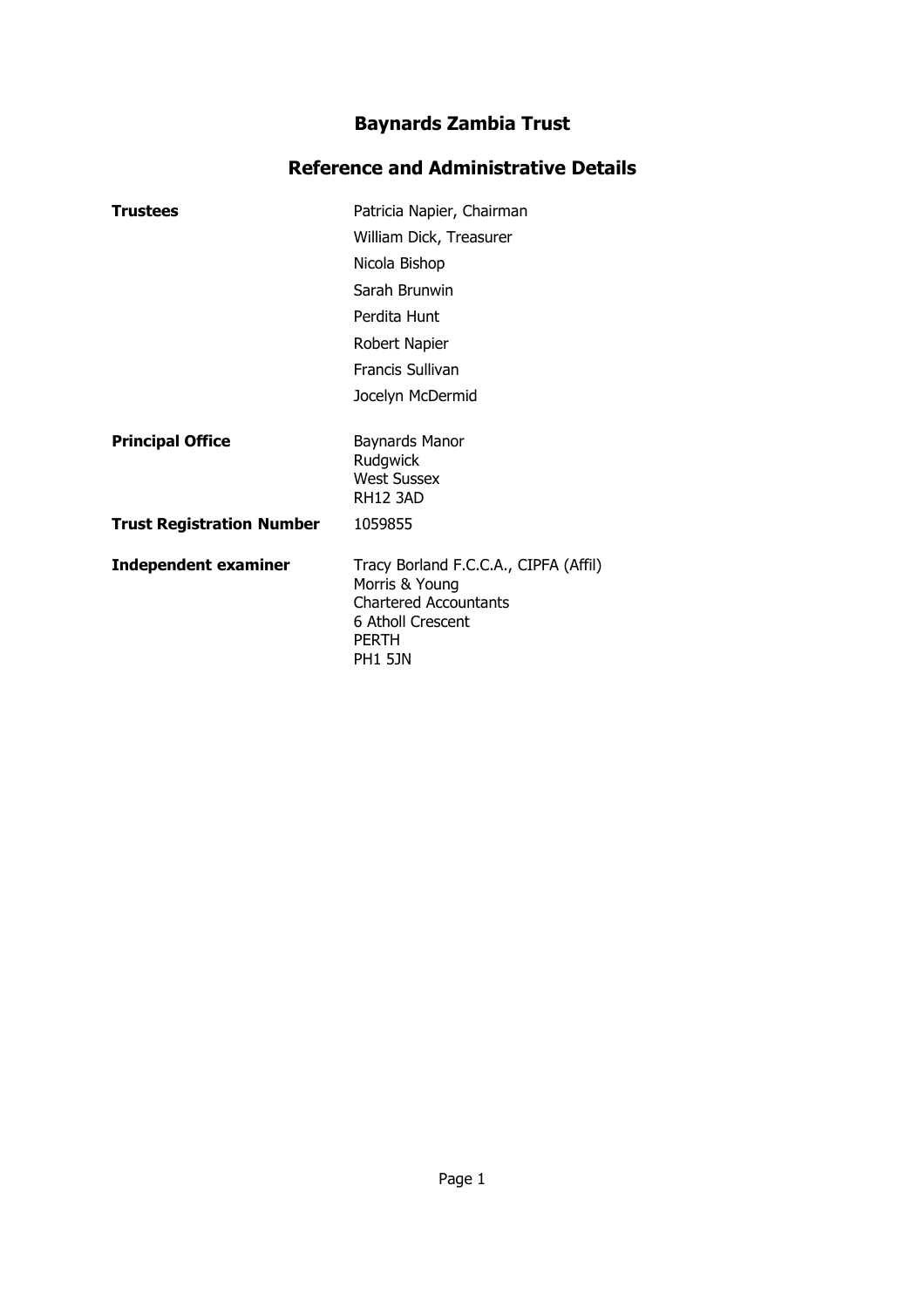### **Trustees' Report**

The Trustees present the annual report together with the financial statements of the Trust for the year ended 31 December 2020.

#### **Public benefit**

The Trustees confirm that they have complied with the requirements of section 17 of the Charities Act 2011 to have due regard to the public benefit guidance published by the Charity Commission for England and Wales.

#### **Objectives and activities**

The Trust's objectives are to raise funds for the relief of poverty in Zambia by:

- Developing and encouraging sustainable food production through agriculture and related projects.
- Advancing and promoting education in general.

- Developing projects which encourage the promotion of good health and the reduction and elimination of disease.

The holistic approach of BZT and our Zambian delivery partner the Zambian Rainbow Development Foundation (ZRDF) remains in place. We work in a three-way partnership. BZT, ZRDF, and most importantly, the individual local communities where we work.

In our endeavour to raise the life prospects of the estimated 100,000 people who live in very remote areas of the Mkushi and Luano Districts of Zambia, we are improving education levels, raising income levels, and increasing awareness and treatment of HIV and AIDS.

We have been working in Mkushi and Luano Districts for over ten years and our success to date evidences these approaches and achieves the buy in of the local communities which are essential to the progress we are making.

2020 was the first year of a new three-year programme 2020/2022. The Trustees have agreed with ZRDF the aims and key objectives of this new programme entitled "Innovation and Enhancement". Plans have been developed by ZRDF in partnership with the communities and include:

- Providing solar electric power to rural community schools which will serve as digital hubs.

- School pupils experiencing the digital world for the first time.
- Technology supporting more farmers moving beyond subsistence level.
- Improving levels of nutrition.

- Delivering financial services to improve financial literacy and inclusion including for example access to banking.

- ZRDF working with partners supporting initiatives for the mitigation of climate change.
- Menstrual health provision for school girls and women and family planning.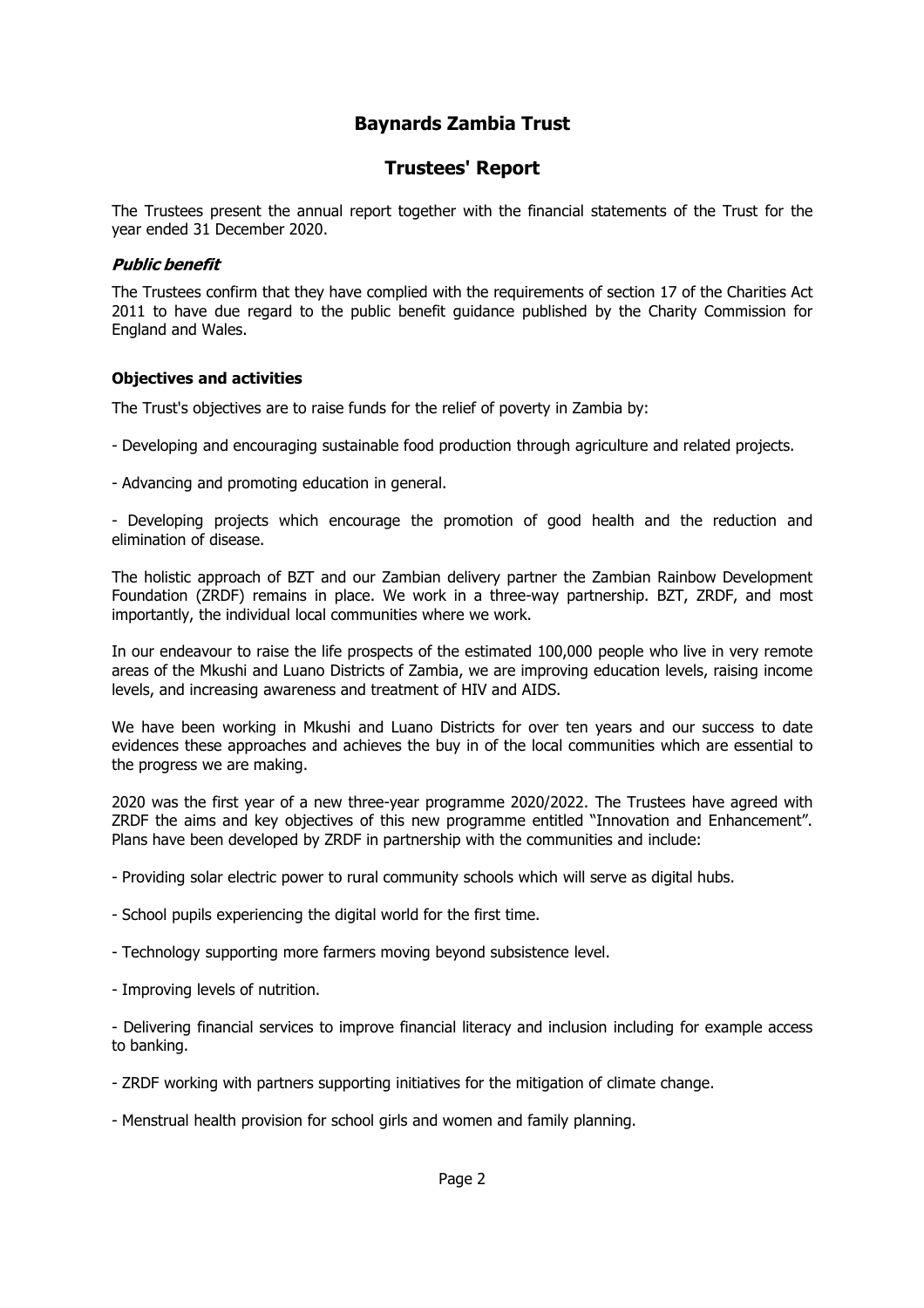# **Trustees' Report (continued)**

The existing holistic approach is being enhanced by greater engagement of women and young people in income generating activities. The number of beneficiaries has been increased by geographical extension to support three new communities.

The successes and challenges of 2020 were:

Covid-19 had an impact on some of the activities being implemented by ZRDF. Schools were suspended for six months and the agricultural demonstration sites were also closed for a period and then reopened to a small number of farmers.

Despite these challenges of the impact of Covid, ZRDF was able to meet many of the targets for the year.

Interventions commenced in the three new communities of Chibombo, Luanshya and Masense involving agricultural training, establishment of SILC groups, commencement of HIV/AIDS awareness campaigns and of teacher in-service training to raise educational standards.

A new agricultural demonstration site has been established at Masense. A new school was built at Chibombo with a 1x3 classroom block, teachers' houses and toilets.

Facing a clean water supply crisis at Luanshya, BZT provided immediate emergency funding to ZRDF to rapidly arrange the construction of a bore hole.

With the provision of hand washing facilities at 13 schools during 2020, all 18 ZRDF schools now have such facilities.

Pilot IT hubs were established in four schools. Climate mitigation opportunities have been explored with community leaders.

Family planning and menstrual health training has commenced.

As a first step towards a social enterprise, ZRDF has acquired a four hectare site for locating equipment for value addition in honey, soya and cow peas value chains.

A new school (classroom block, teachers' houses and toilets) Is being built at Luanshya in 2021 thanks to the generosity of BZT donors to a special appeal.

#### **Financial review**

All UK and travel costs are funded by BZT Trustees and all other donations are remitted to ZRDF. Total funds sent to ZRDF during 2020 were £322,000, this compares to £262,000 in 2019. The £41,000 for Luanshya is included in the £322,000 and was remitted to ZRDF in December 2020. The Pound to Zambian Kwacha exchange rate has risen during 2020 from  $E=K$  18.6 to  $E=K$  27.5 reflecting the Zambian Government's debt problems and has resulted in a high level of local inflation which has increased ZRDF's costs.

#### **Policy on reserves**

The Trustees aim to maintain free reserves in unrestricted funds at a level which equates to approximately three months of unrestricted charitable expenditure. The Trustees consider that this level will provide sufficient funds to continue the programme of work without interruptions.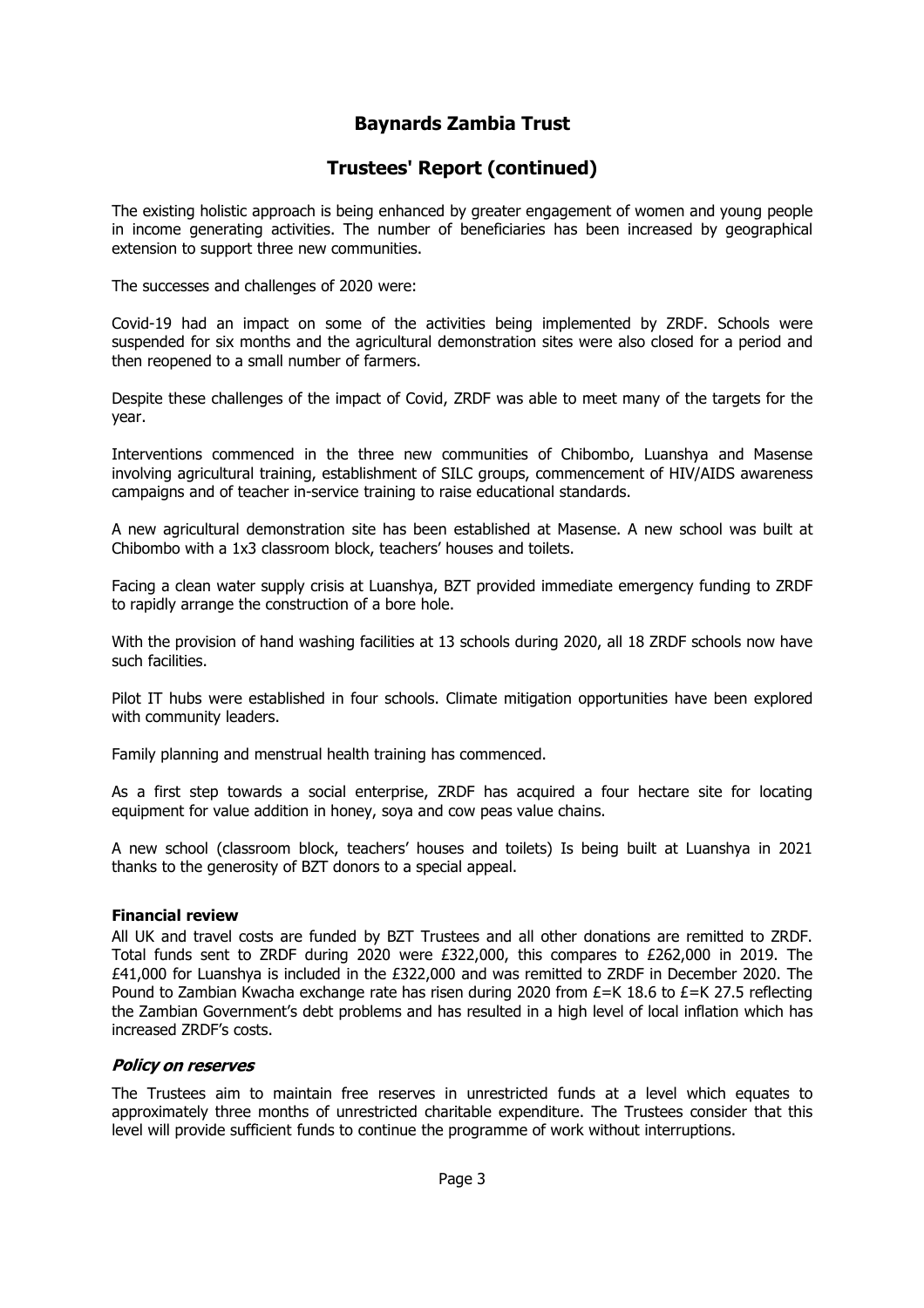### **Trustees' Report (continued)**

#### **Structure, governance and management**

#### **Nature of governing document**

The Trust was established as a charitable Trust by a deed dated 25 October 1996. Its charity number is 1059855, registered in England.

The Trustee Board of ZRDF it is now centred in Lusaka. This had enabled new Trustees to be appointed, and in particular, an experienced Chairman, Mr Nchima Nchinto, (a Lusaka based lawyer) and a new Trustee Treasurer with extensive financial experience. A community Advisory Committee has been created with seven local members which is based at Masansa, with a key focus of working closely with the individual communities.

As has been the case since BZT was founded in 1996, all UK and travel costs are funded by BZT Trustees through donations to the charity.

BZT's Zambian delivery partner is the Zambian Rainbow Development Foundation or ZRDF.

BZT is very fortunate in having a first-class manager, Brandy Mungaila, running the programme in South Mkushi, based in an office with his staff at Masansa.

#### **Recruitment and appointment of Trustees**

The BZT Trustees review from time to time any names brought forward for their consideration of those who have skills in fundraising, education and agriculture or who have a skill or qualification that will help them to effectively address other relevant issues faced by the Trust. If there is a unanimous wish that they be appointed, the role is discussed with the nominee and if relevant, this is made at the next possible meeting of the Trustees followed by appropriate induction procedures.

#### **Induction and training of Trustees**

If there is a unanimous wish that they be appointed, the role is discussed with the nominee and if relevant, this is made at the next possible meeting of the Trustees followed by appropriate induction procedures.

#### **Safequarding**

BZT does not work directly with vulnerable groups. BZT is funding ZRDF in activities that does involve contact with children. BZT has a safeguarding Policy which can be accessed on the BZT web site. ZRDF Trustees have approved a ZRDF Safeguarding Policy which was also agreed by BZT.

#### **Organisational structure**

As has been the case since BZT was founded in 1996, all UK and travel costs are funded by BZT Trustees through donations to the charity.

BZT's Zambian delivery partner is the Zambian Rainbow Development Foundation or ZRDF. BZT is very fortunate in having a first-class manager, Brandy Mungaila, running the programme in South Mkushi, based in an office with his staff at Masansa.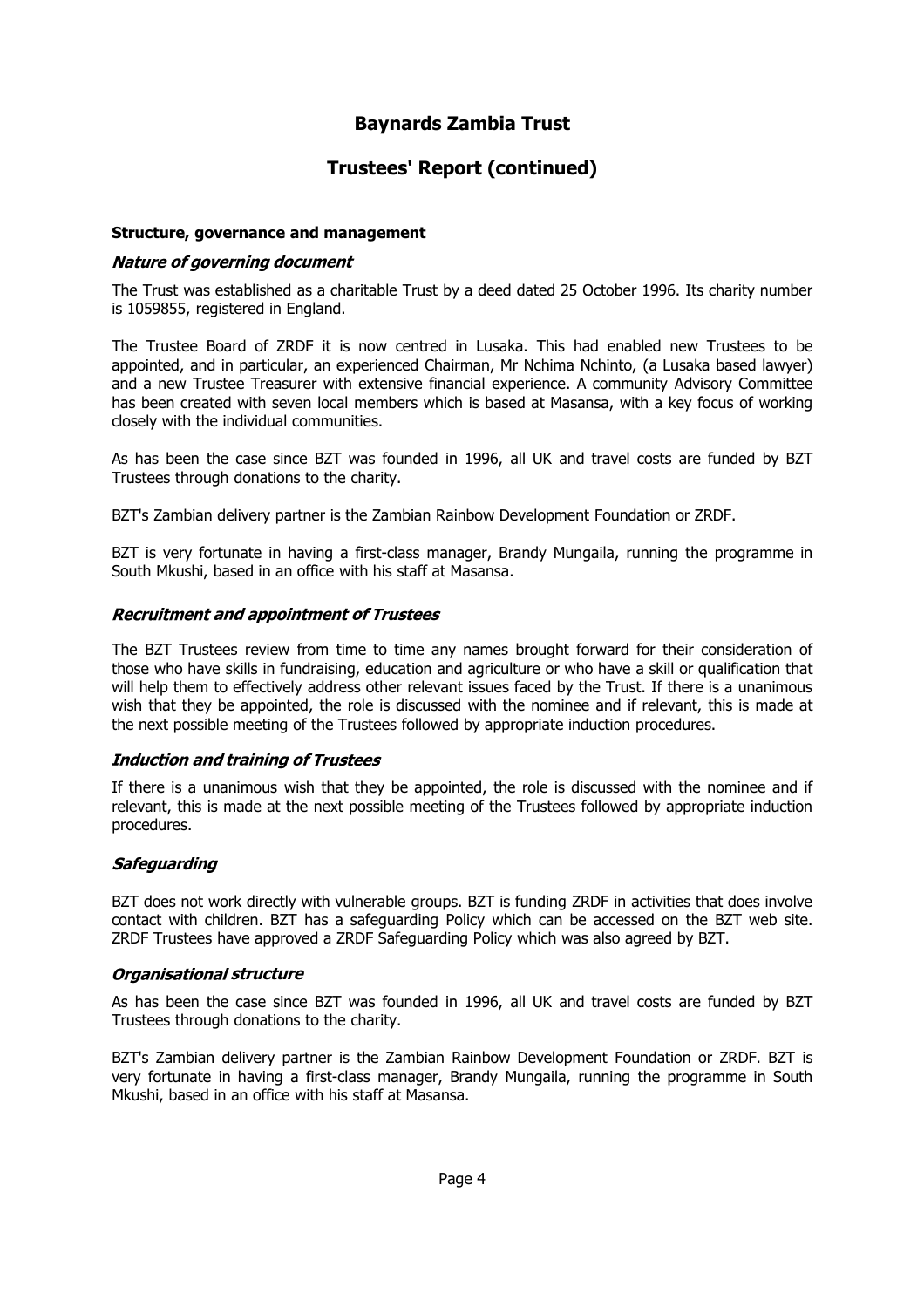### **Trustees' Report (continued)**

#### Major risks and management of those risks

The Trustees have reviewed and identified the principal risks to which the Trust is exposed. They are of the opinion that these risks are controlled and managed adequately by the adoption of internal procedures and practices which have been designed to maximise the efficiency and effectiveness of the Trust.

The annual report was approved by the Trustees of the Trust on 25 May 2021 and signed on its behalf by:

......................................... Patricia Napier Trustee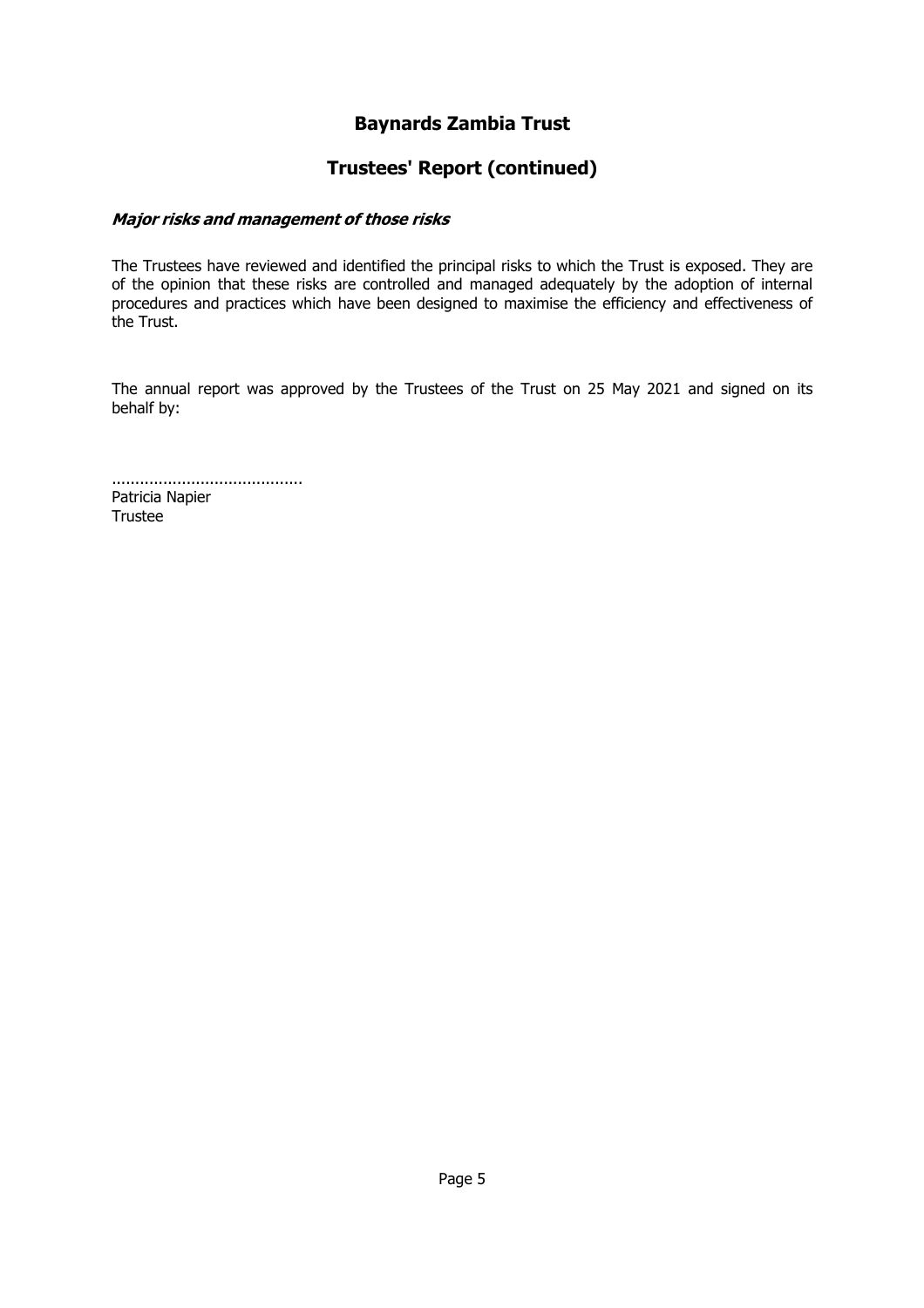### **Statement of Responsibilities**

The Trustees are responsible for preparing the Trustees' Annual Report and the financial statements in accordance with the United Kingdom Accounting Standards (United Kingdom Generally Accepted Accounting Practice) and applicable law and regulations.

Company law requires the Trustees to prepare financial statements for each financial year which give a true and fair view of the state of affairs of the charity and of the incoming resources and application of resources of the charity for that period. In preparing these financial statements, the Trustees are required to:

- select suitable accounting policies and then apply them consistently;
- observe the methods and principles in the Charities SORP;
- make judgements and estimates that are reasonable and prudent;
- state whether applicable accounting standards have been followed, subject to any material departures disclosed and explained in the financial statements; and
- prepare the financial statements on the going concern basis unless it is inappropriate to presume that the charity will continue in business.

The Trustees are responsible for keeping proper accounting records that disclose with reasonable accuracy at any time the financial position of the charity and enable them to ensure that the financial statements comply with the Charities Act 2011, Accounting and Reporting by Charities: Statement of Recommended Practice and the provisions of the Trust Deed. The Trustees are also responsible for safeguarding the assets of the charity and hence for taking reasonable steps for the prevention and detection of fraud and other irregularities.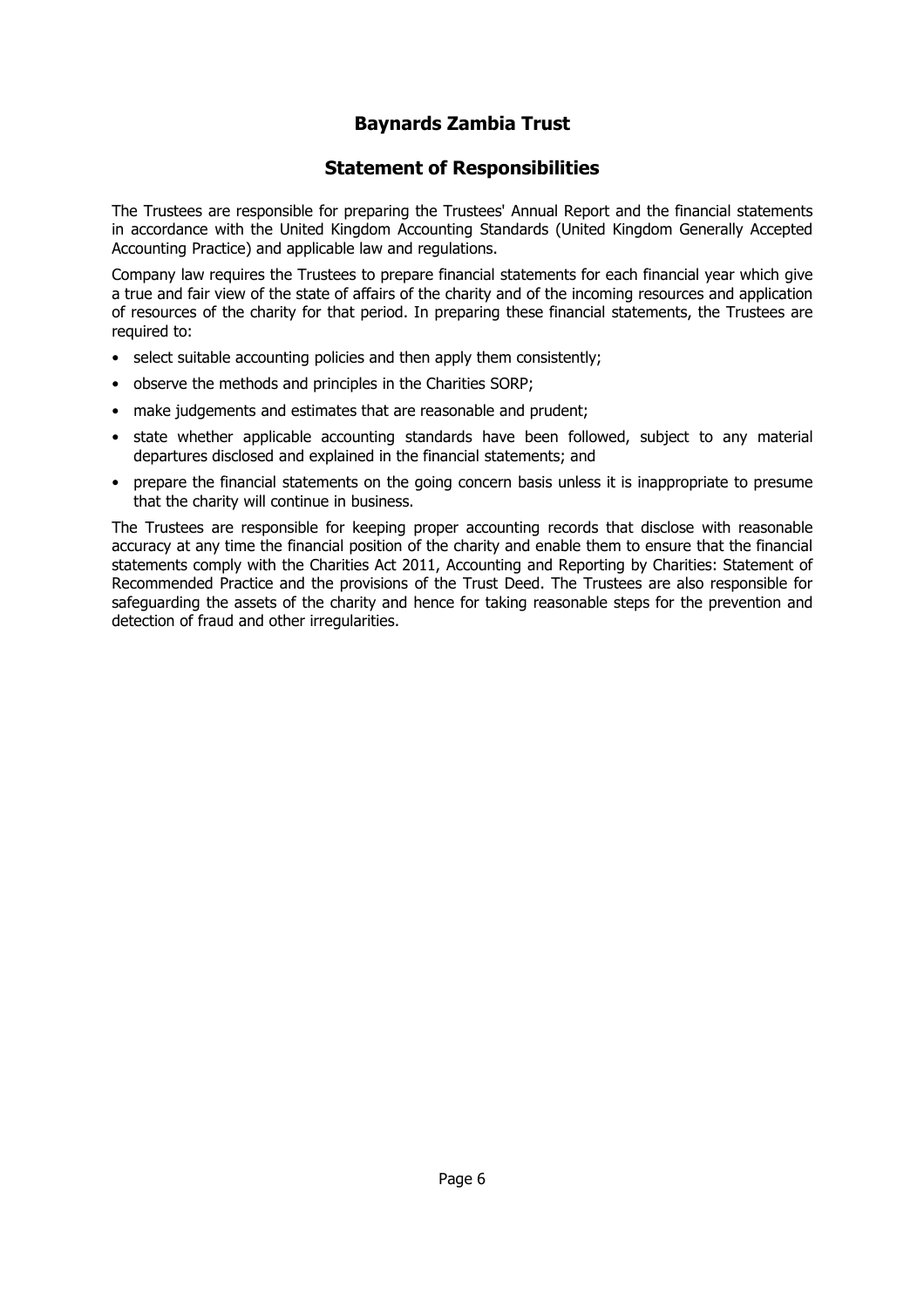### **Independent Examiner's Report to the trustees of Baynards Zambia Trust**

I report on the accounts of the Trust for the year ended 31 December 2020 which are set out on pages 8 to 16.

#### **Respective responsibilities of Trustees and examiner**

The Trust's Trustees are responsible for the preparation of the accounts. The Trust's Trustees consider that an audit is not required under section 144 of the Charities Act 2011 and that an independent examination is needed.

It is my responsibility to examine the accounts as required under Section 145 of the Charities Act, to follow the procedures laid down in the general Directions given by the Charity Commission under section 145(5)(b) of the Charities Act and to state whether particular matters have come to my attention.

#### **Basis of independent examiner's report**

My examination was carried out in accordance with the general Directions given by the Charity Commission. An examination includes a review of the accounting records kept by the Trust and a comparison of the accounts presented with those records. It also includes consideration of any unusual items or disclosures in the accounts, and seeking explanations from you as trustees concerning any such matters. The procedures undertaken do not provide all the evidence that would be required in an audit, and consequently I do not express an audit opinion on the view given by the accounts.

#### **Independent examiner's statement**

In connection with my examination, no matter has come to my attention:

(1)which gives me reasonable cause to believe that in any material respect the requirements:

- to keep accounting records in accordance with Section 130 of the Charities Act; and
- to prepare accounts which accord with the accounting records and comply with the accounting requirements of the Charities (Reports and Accounts) Regulations 2008

have not been met; or

(2) to which, in my opinion, attention should be drawn in order to enable a proper understanding of the accounts to be reached.

...................................... Tracy Borland F.C.C.A., CIPFA (Affil) Association of Chartered Certified Accountants

Morris & Young Chartered Accountants 6 Atholl Crescent PERTH PH1 5JN

26 May 2021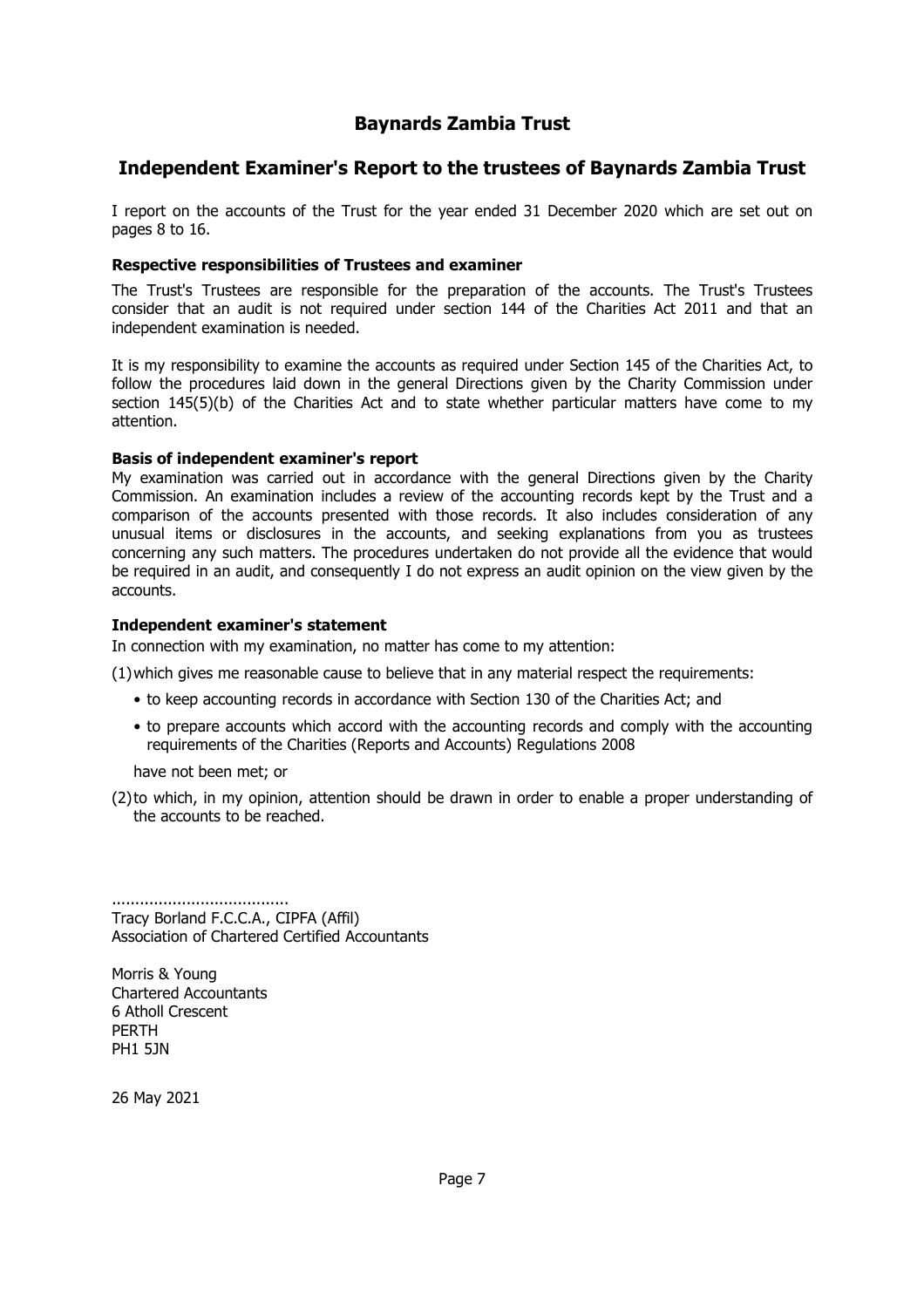# **Statement of Financial Activities for the Year Ended 31 December 2020**

| <b>Note</b>                                                  | <b>Unrestricted</b><br>funds<br>£ | <b>Restricted</b><br>funds<br>£ | <b>Total</b><br>2020<br>£ | <b>Total</b><br>2019<br>£ |
|--------------------------------------------------------------|-----------------------------------|---------------------------------|---------------------------|---------------------------|
| <b>Income and Endowments from:</b><br>Donations and legacies | 490,859                           | 73,157                          | 564,016                   | 296,488                   |
| <b>Expenditure on:</b><br>Charitable activities              | (299,993)                         | (63, 157)                       | (363,150)                 | (316,909)                 |
| <b>Total Expenditure</b>                                     | (299,993)                         | (63, 157)                       | (363,150)                 | (316,909)                 |
| Net movement in funds                                        | 190,866                           | 10,000                          | 200,866                   | (20, 421)                 |
| <b>Reconciliation of funds</b>                               |                                   |                                 |                           |                           |
| Total funds brought forward                                  | 35,357                            |                                 | 35,357                    | 55,778                    |
| Total funds carried forward<br>8                             | 226,223                           | 10,000                          | 236,223                   | 35,357                    |
|                                                              |                                   |                                 |                           |                           |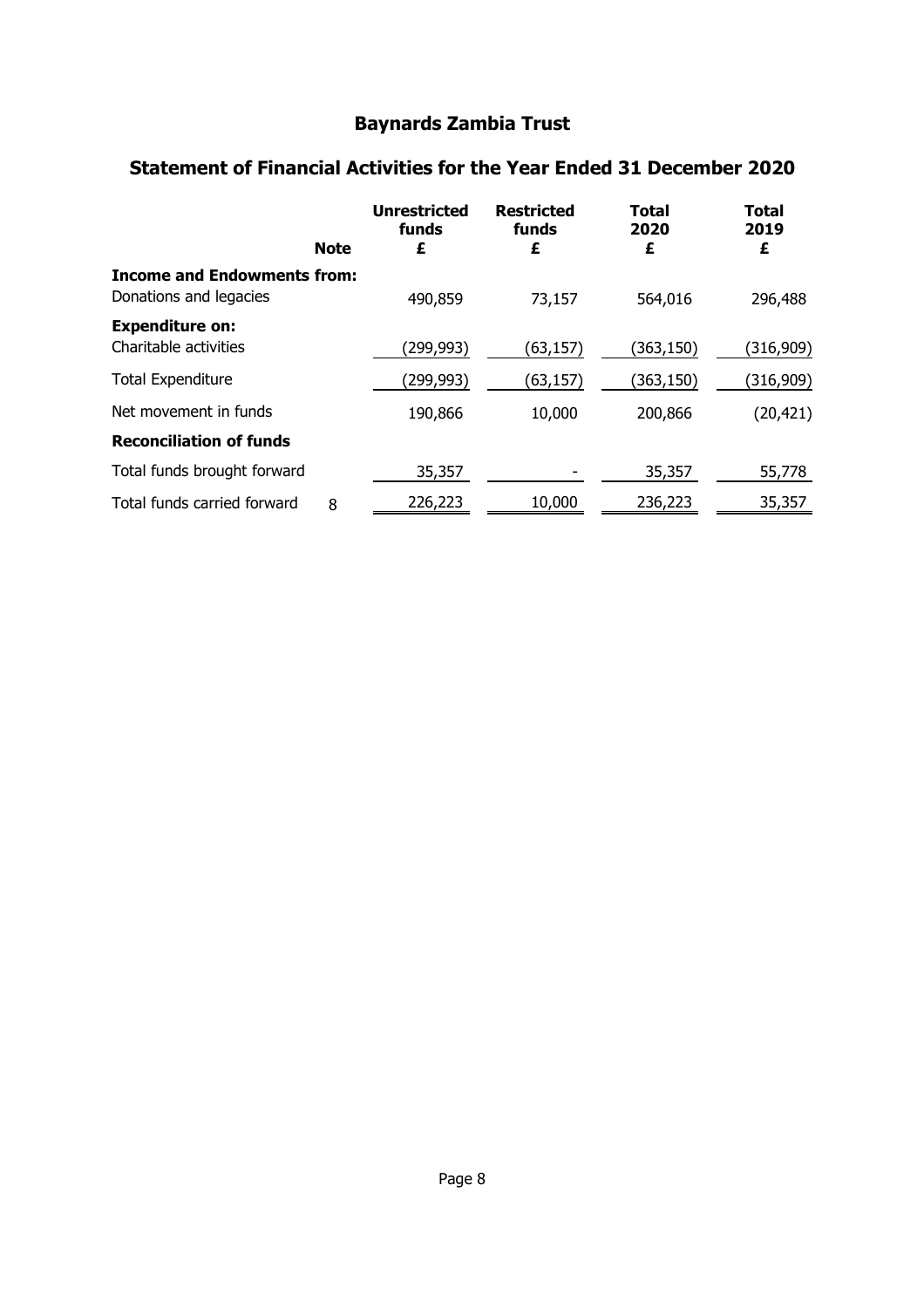# **Statement of Financial Activities for the Year Ended 31 December 2020 (continued)**

|                                                              |             | <b>Unrestricted</b><br>funds | <b>Restricted</b><br>funds | <b>Total</b><br>2019 |
|--------------------------------------------------------------|-------------|------------------------------|----------------------------|----------------------|
|                                                              | <b>Note</b> | £                            | £                          | £                    |
| <b>Income and Endowments from:</b><br>Donations and legacies |             | 241,657                      | 54,831                     | 296,488              |
| <b>Expenditure on:</b><br>Charitable activities              |             | (233,065)                    | (83,844)                   | (316,909)            |
| Total expenditure                                            |             | (233,065)                    | (83,844)                   | (316,909)            |
| Net movement in funds                                        |             | 8,592                        | (29, 013)                  | (20, 421)            |
| <b>Reconciliation of funds</b>                               |             |                              |                            |                      |
| Total funds brought forward                                  |             | 26,765                       | 29,013                     | 55,778               |
| Total funds carried forward                                  | 8           | 35,357                       |                            | 35,357               |

All of the Trust's activities derive from continuing operations during the above two periods. The funds breakdown for 2019 is shown in note 8.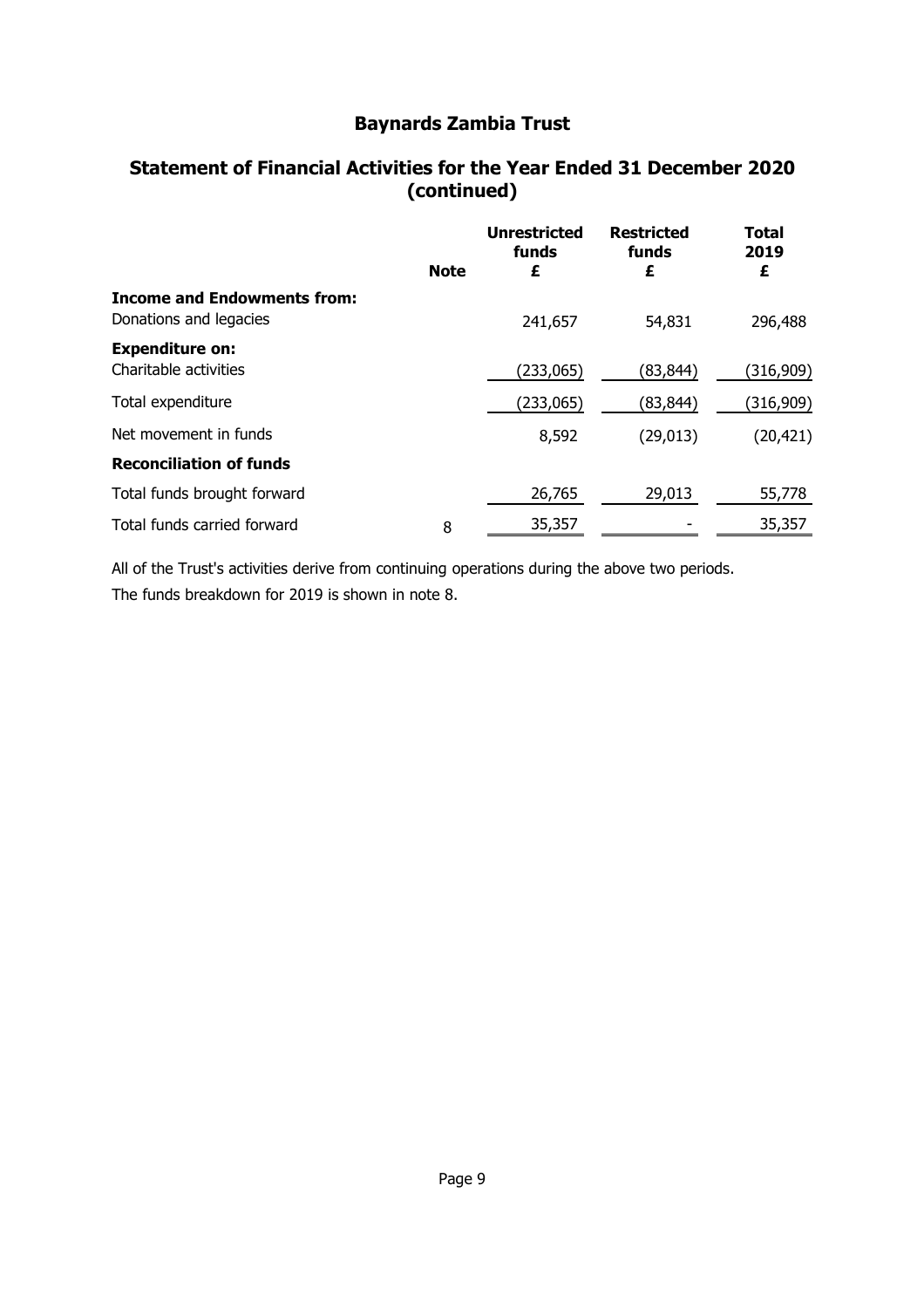### **(Registration number: 1059855) Balance Sheet as at 31 December 2020**

|                                  | <b>Note</b> | 2020<br>£ | 2019<br>£ |
|----------------------------------|-------------|-----------|-----------|
| <b>Current assets</b>            |             |           |           |
| <b>Debtors</b>                   | 7           | 4,230     | 6,520     |
| Cash at bank and in hand         |             | 231,993   | 28,837    |
|                                  |             | 236,223   | 35,357    |
| <b>Funds of the Trust:</b>       |             |           |           |
| <b>Restricted funds</b>          |             | 10,000    |           |
| <b>Unrestricted income funds</b> |             |           |           |
| Unrestricted funds               |             | 43,223    | 35,357    |
| Designated funds                 |             | 183,000   |           |
| Total unrestricted funds         |             | 226,223   | 35,357    |
| <b>Total funds</b>               | 8           | 236,223   | 35,357    |

The financial statements on pages 8 to 16 were approved by the Trustees, and authorised for issue on 25 May 2021 and signed on their behalf by:

......................................... Patricia Napier Trustee

Page 10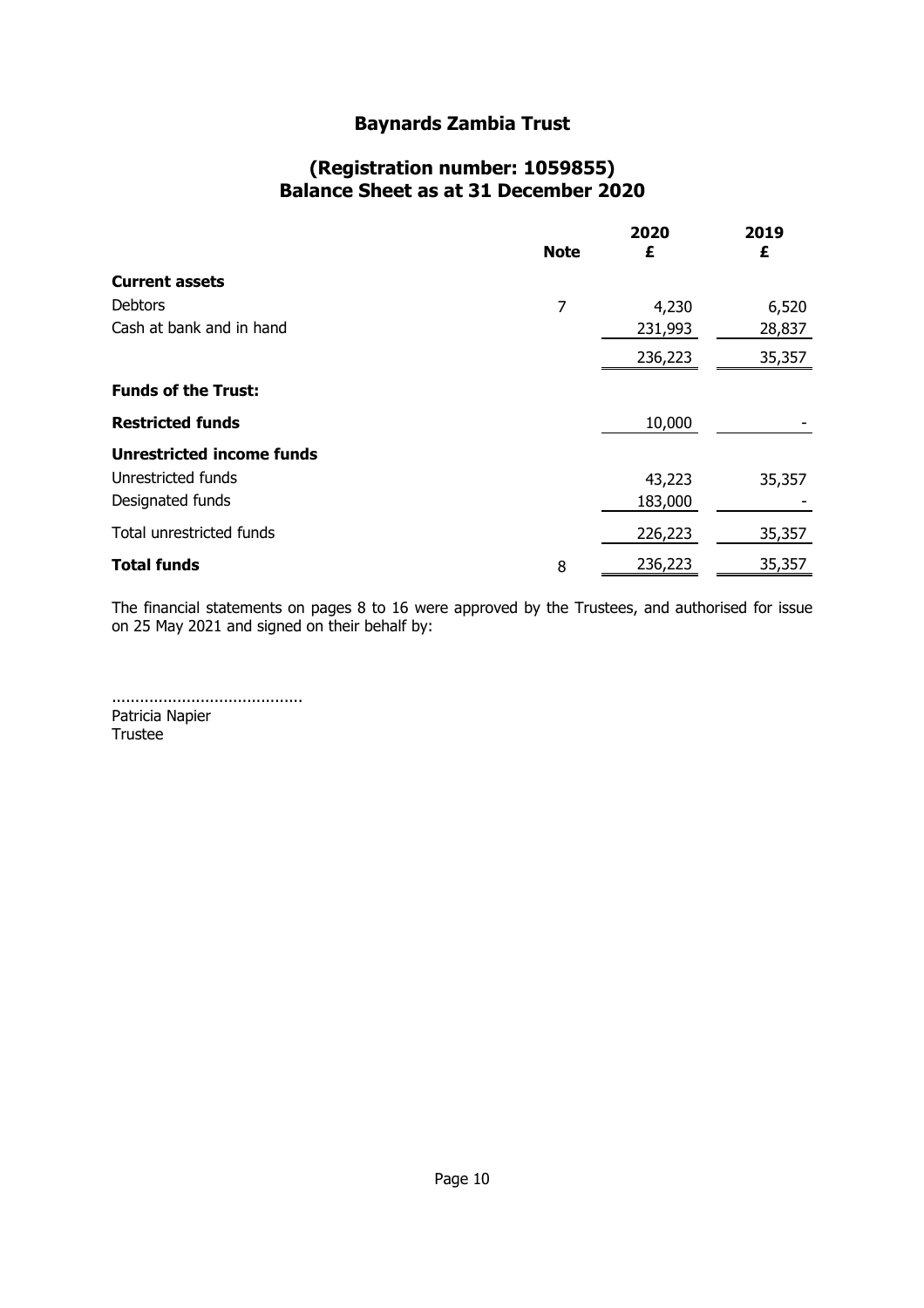### **Notes to the Financial Statements for the Year Ended 31 December 2020**

#### **1 Accounting policies**

#### **Statement of compliance**

The financial statements have been prepared in accordance with Accounting and Reporting by Charities: Statement of Recommended Practice applicable to charities preparing their accounts in accordance with the Financial Reporting Standard applicable in the UK and Republic of Ireland (FRS 102) (effective 1 January 2019) - (Charities SORP (FRS 102)(Second edition - October 2019)) and the Charities Act 2011.

#### **Basis of preparation**

Baynards Zambia Trust meets the definition of a public benefit entity under FRS 102. Assets and liabilities are initially recognised at historical cost or transaction value unless otherwise stated in the relevant accounting policy notes.

The financial statements are presented in Sterling  $(E)$  and are rounded to the nearest £1.

#### **Exemption from preparing a cash flow statement**

The Trust opted to early adopt Bulletin 1 published on 2 February 2016 and have therefore not included a cash flow statement in these financial statements.

#### **Going concern**

The Trustees consider that there are no material uncertainties about the Trust's ability to continue as a going concern.

#### **Income and endowments**

Voluntary income including donations, gifts, legacies and grants that provide core funding or are of a general nature is recognised when the Trust has entitlement to the income, it is probable that the income will be received and the amount can be measured with sufficient reliability.

#### **Donations and legacies**

Donations and legacies are recognised on a receivable basis when receipt is probable and the amount can be reliably measured.

#### **Expenditure**

All expenditure is recognised once there is a legal or constructive obligation to that expenditure, it is probable settlement is required and the amount can be measured reliably. All costs are allocated to the applicable expenditure heading that aggregate similar costs to that category. Where costs cannot be directly attributed to particular headings they have been allocated on a basis consistent with the use of resources, with central staff costs allocated on the basis of time spent, and depreciation charges allocated on the portion of the asset's use. Other support costs are allocated based on the spread of staff costs.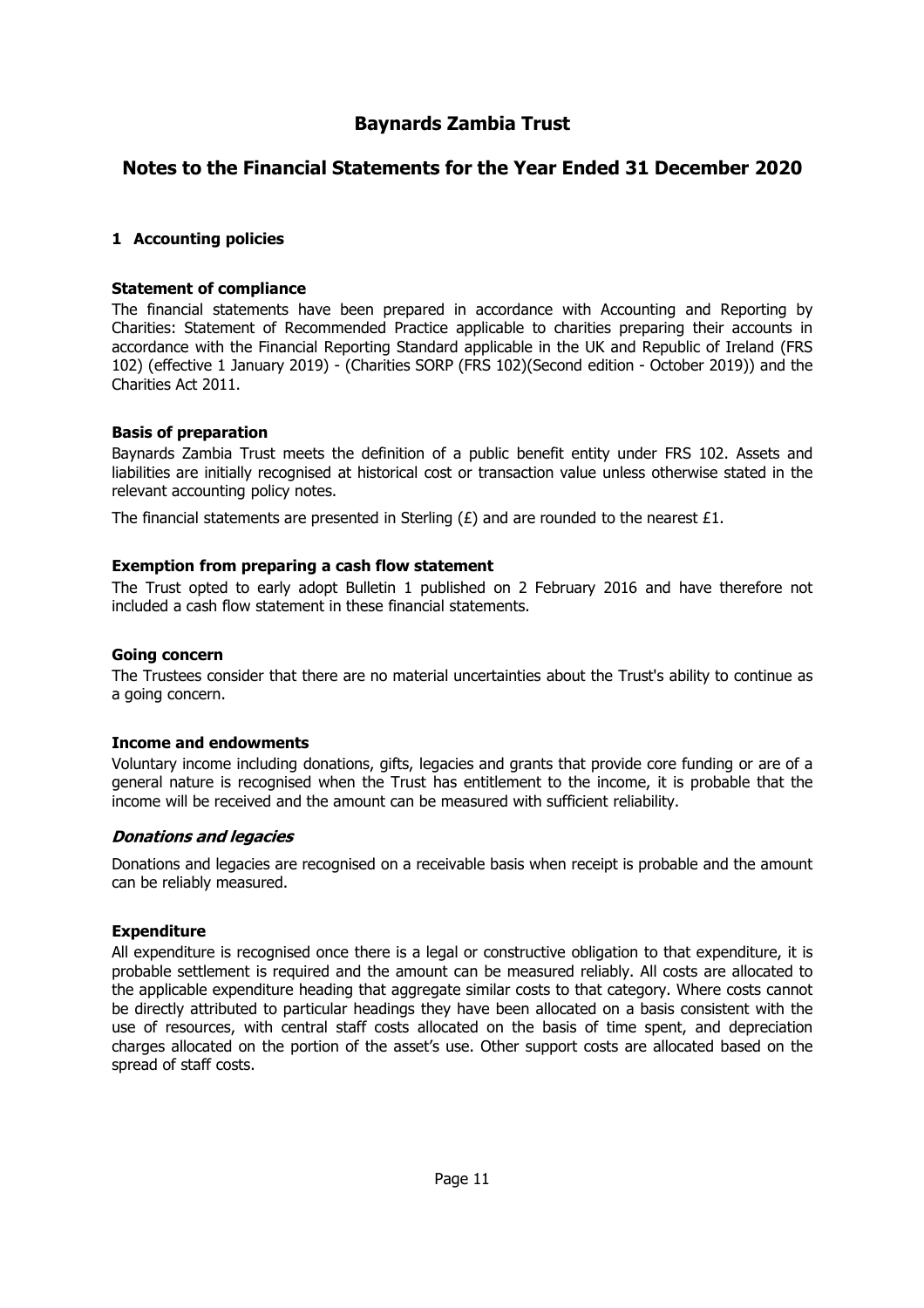### **Notes to the Financial Statements for the Year Ended 31 December 2020 (continued)**

#### **1 Accounting policies (continued)**

#### **Charitable activities**

Charitable expenditure comprises those costs incurred by the Trust in the delivery of its activities and services for its beneficiaries. It includes both costs that can be allocated directly to such activities and those costs of an indirect nature necessary to support them.

#### **Governance costs**

These include the costs attributable to the Trust's compliance with constitutional and statutory requirements, including audit, strategic management and Trustees's meetings and reimbursed expenses.

#### **Taxation**

Baynards Zambia Trust is a registered charity and is therefore exempt from taxation.

#### **Cash and cash equivalents**

Cash and cash equivalents comprise cash on hand and call deposits, and other short-term highly liquid investments that are readily convertible to a known amount of cash and are subject to an insignificant risk of change in value.

#### **Fund structure**

Unrestricted income funds are general funds that are available for use at the Trustee's discretion in furtherance of the objectives of the Trust.

Designated funds are unrestricted funds set aside for specific purposes at the discretion of the trustees.

Restricted income funds are those donated for use in a particular area or for specific purposes, the use of which is restricted to that area or purpose.

#### **Financial instruments**

#### Classification

The charity only has financial assets and liabilities of a kind that would qualify as basic financial instruments which are recognised at their transaction value and subsequently measured at their settlement value.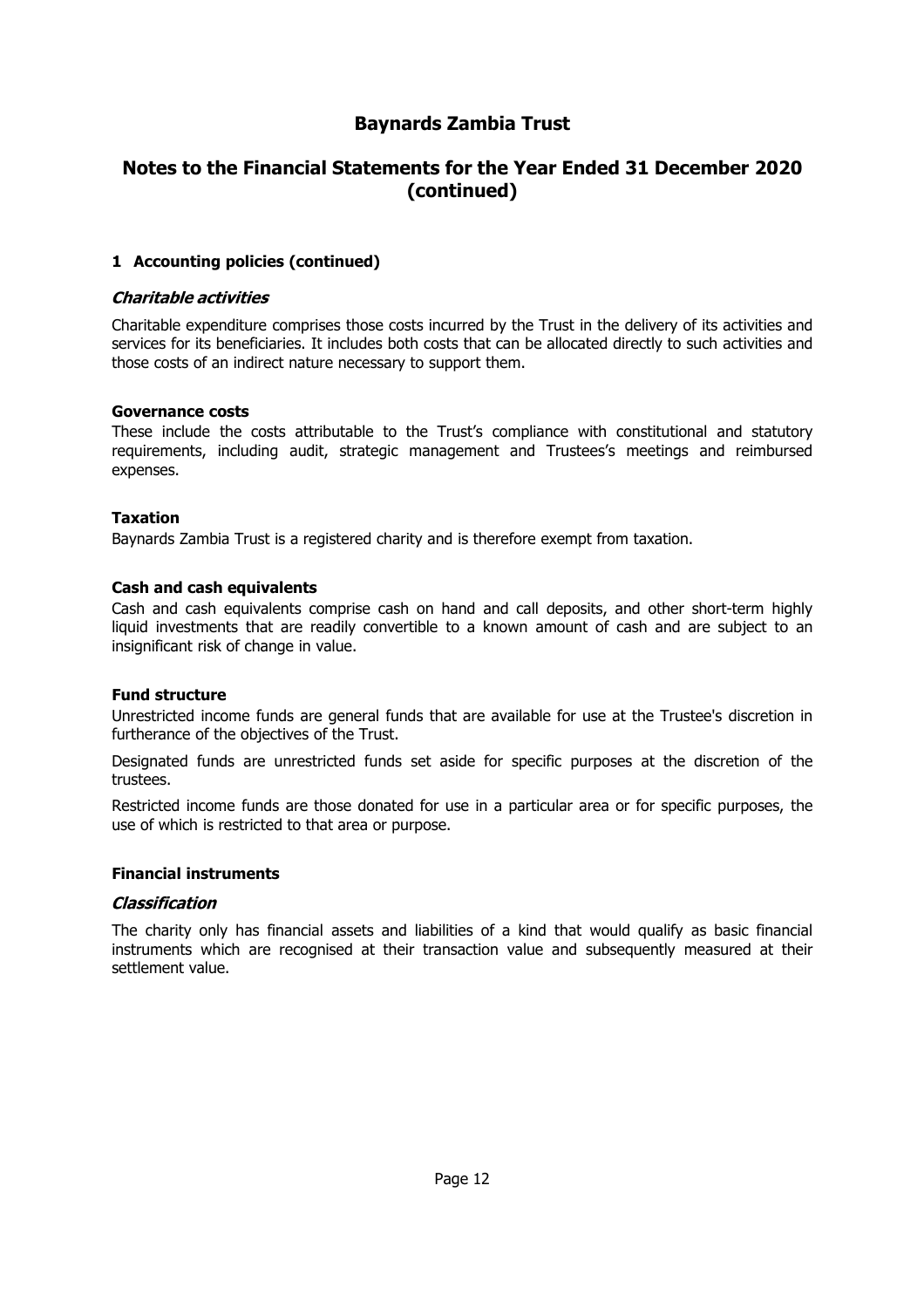# **Notes to the Financial Statements for the Year Ended 31 December 2020 (continued)**

#### **2 Income from donations and legacies**

|                               | <b>Unrestricted</b><br>funds |                                 |                    | <b>Unrestricted</b> |                                 |                    |
|-------------------------------|------------------------------|---------------------------------|--------------------|---------------------|---------------------------------|--------------------|
|                               | General<br>£                 | <b>Restricted</b><br>funds<br>£ | Total<br>2020<br>£ | General<br>£        | <b>Restricted</b><br>funds<br>£ | Total<br>2019<br>£ |
| Donations and<br>legacies;    |                              |                                 |                    |                     |                                 |                    |
| Donations to<br>major appeals | 490,859                      | 73,157                          | 564,016            | 241,657             | 54,831                          | 296,488            |
|                               | 490,859                      | 73,157                          | 564,016            | 241,657             | 54,831                          | 296,488            |

#### **3 Expenditure on charitable activities**

|                              | <b>Activity</b><br>undertaken<br>directly | <b>Activity</b><br>support<br>costs | Total<br>2020 | <b>Total</b><br>2019 |
|------------------------------|-------------------------------------------|-------------------------------------|---------------|----------------------|
| To relieve poverty in Zambia | 362,190                                   | 960                                 | 363,150       | 316,909              |

£299,993 (2019 - £233,065) of the above expenditure was attributable to unrestricted funds and £63,157 (2019 - £83,844) to restricted funds.

#### **4 Analysis of governance and support costs**

#### **Support costs allocated to charitable activities**

|                              | Governance | Total | Total |
|------------------------------|------------|-------|-------|
|                              | costs      | 2020  | 2019  |
|                              |            |       |       |
| Independent examination fees | 960        | 960   | 930   |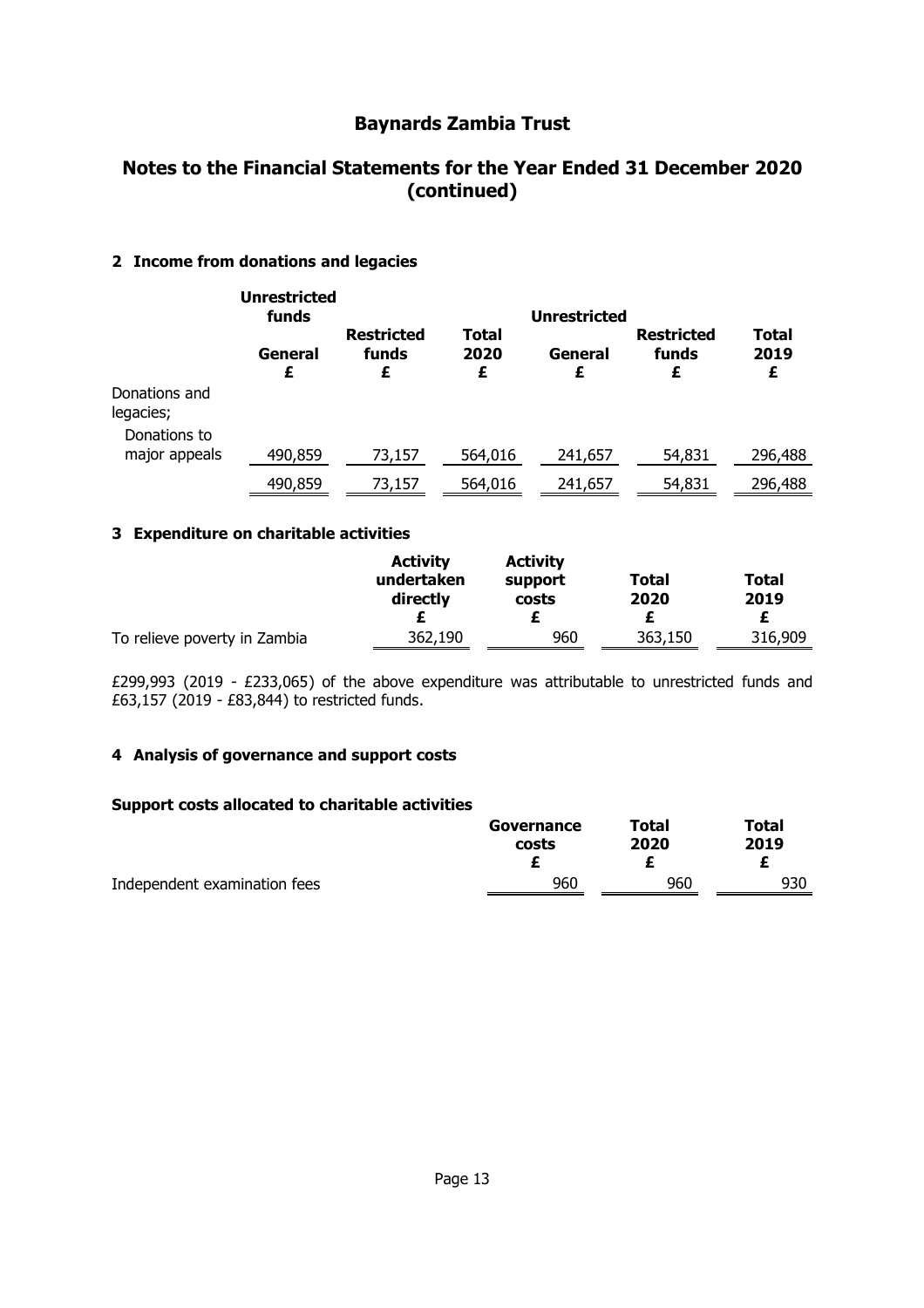# **Notes to the Financial Statements for the Year Ended 31 December 2020 (continued)**

#### **5 Trustees remuneration and expenses**

During the year the Trust made the following transactions with Trustees:

#### **Patricia Napier**

£861 (2019: £2,130) of expenses were reimbursed to Patricia Napier during the year.

#### **Robert Napier**

£8,405 (2019: £19,562) of expenses were reimbursed to Robert Napier during the year.

All expenses paid were for the reimbursement of travel expenses incurred during the travel to project sites in Zambia and for UK administrative expenses. These Trustees made matching donations to the Trust.

No Trustees, nor any persons connected with them, have received any remuneration from the Trust during the year.

#### **6 Taxation**

The Trust is a registered charity and is therefore exempt from taxation.

#### **7 Debtors**

|               | 2020  | 2019       |
|---------------|-------|------------|
| Other debtors | 4,230 | Ł<br>6,520 |
|               |       |            |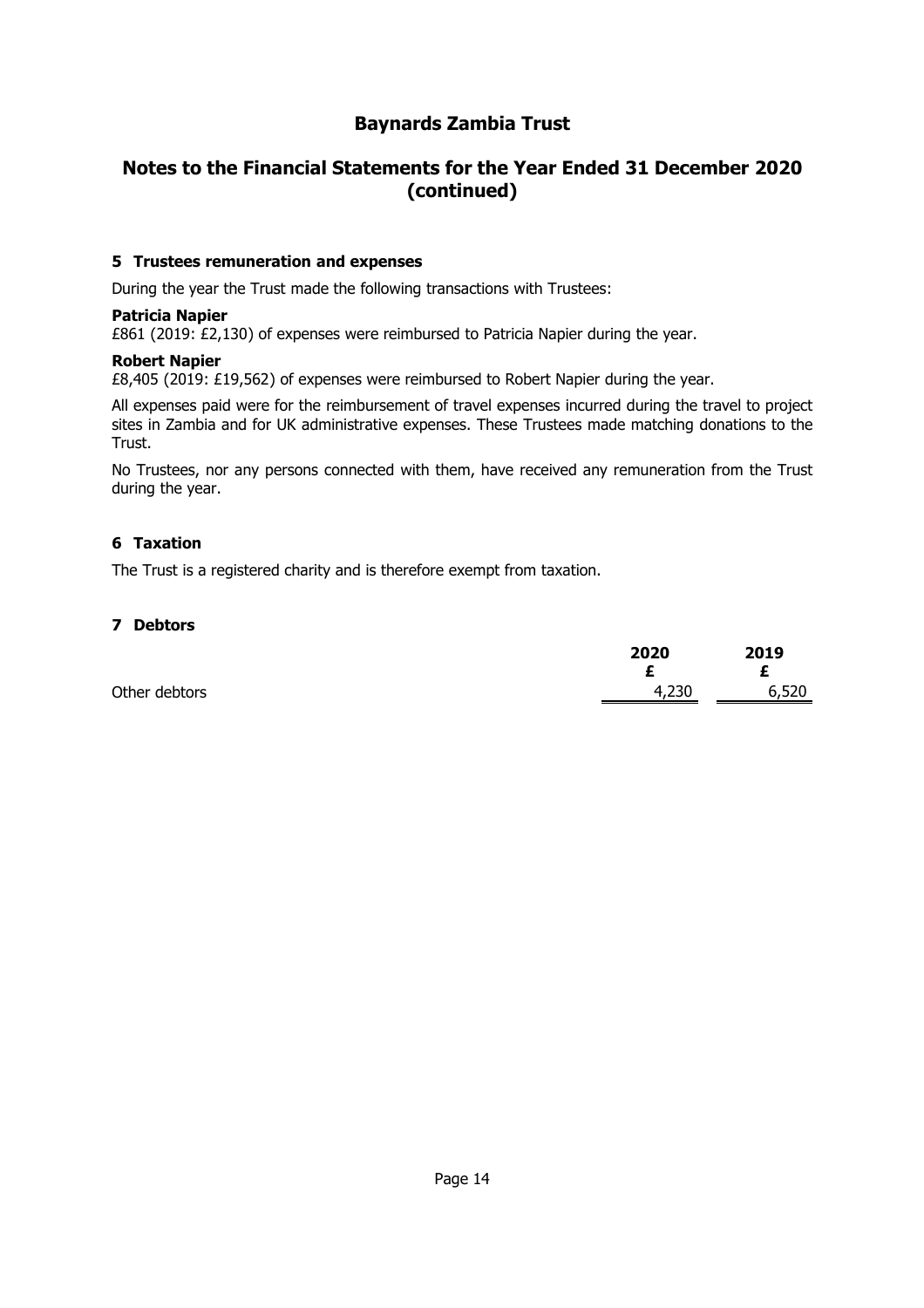# **Notes to the Financial Statements for the Year Ended 31 December 2020 (continued)**

**8 Funds**

|                                            | <b>Balance at</b><br>1 January<br>2020<br>£        | <b>Incoming</b><br><b>resources</b><br>£ | <b>Resources</b><br>expended<br>£ | <b>Transfers</b><br>£             | <b>Balance</b><br>at 31<br><b>December</b><br>2020<br>£ |
|--------------------------------------------|----------------------------------------------------|------------------------------------------|-----------------------------------|-----------------------------------|---------------------------------------------------------|
| <b>Unrestricted funds</b>                  |                                                    |                                          |                                   |                                   |                                                         |
| General<br>Unrestricted general fund       | 35,357                                             | 490,859                                  | (299, 993)                        | (183,000)                         | 43,223                                                  |
| <b>Designated</b><br>Designated fund       |                                                    |                                          |                                   | 183,000                           | 183,000                                                 |
| <b>Total unrestricted funds</b>            | 35,357                                             | 490,859                                  | (299, 993)                        |                                   | 226,223                                                 |
| <b>Restricted funds</b><br>Restricted fund |                                                    | 73,157                                   | (63, 157)                         |                                   | 10,000                                                  |
| <b>Total funds</b>                         | 35,357                                             | 564,016                                  | (363, 150)                        |                                   | 236,223                                                 |
|                                            | <b>Balance at 1</b><br><b>January</b><br>2019<br>£ |                                          | <b>Incoming</b><br>resources<br>£ | <b>Resources</b><br>expended<br>£ | <b>Balance at</b><br>31<br><b>December</b><br>2019<br>£ |
| <b>Unrestricted funds</b>                  |                                                    |                                          |                                   |                                   |                                                         |
| General<br>Unrestricted general fund       |                                                    | 55,778                                   | 241,657                           | (233,065)                         | 64,370                                                  |
|                                            |                                                    |                                          |                                   |                                   |                                                         |